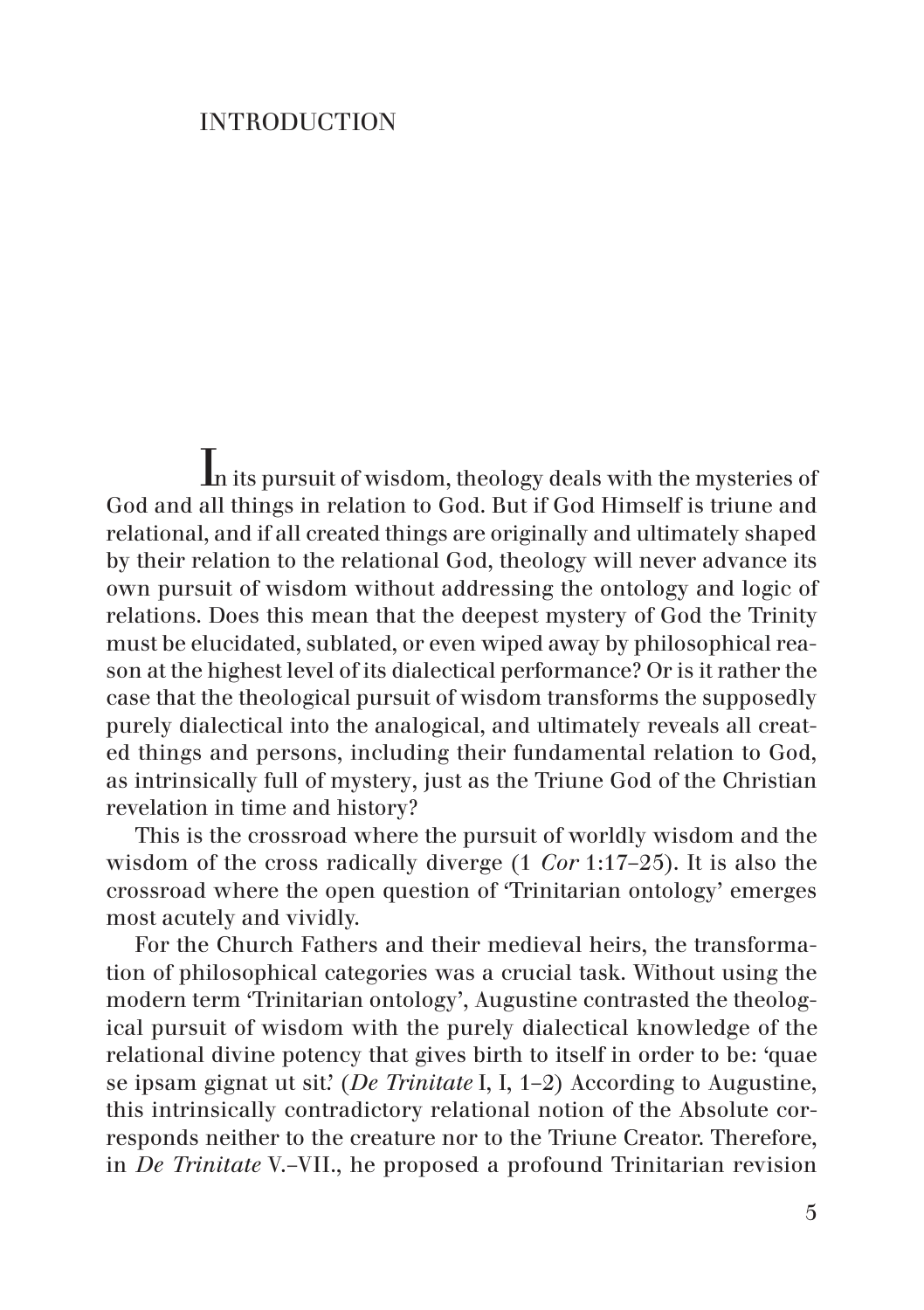of the Aristotelian metaphysical categories, especially the category of relation. Only after this theological revision of ontology and logic was it suddenly possible to formulate a phenomenology of inner life as a starting point for understanding the proper meaning of the *analogia Trinitatis* in relation to the fundamental acts of the human soul.

For many reasons, especially the discursive separation of philosophy and theology, the transformative dimension of the Trinitarian mystery has been largely forgotten in modern times. In contrast to this modern 'Trinitätsvergessenheit', a new revisionary endeavour called 'Trinitarian ontology' emerged from within the scholarly interactions between French Spiritualism, Russian Sophiology, German Idealism, phenomenology, personalism, and neo-Thomism during the 20th century. It has become associated with a prophetic letter by Klaus Hemmerle to Hans Urs von Balthasar known as *Theses Towards a Trinitarian Ontology* (1976). Like Augustine in *De Trinitate*, Hemmerle pointed out the need for a profound theological revision of metaphysical categories and replenished this revision by proceeding *modo interiore* on the phenomenological way of love, *via caritatis*. The recent theological, metaphysical, or phenomenological engagement with Hemmerle's work in Germany, Italy, and elsewhere has stimulated broader academic interest, culminating at the New Trinitarian Ontologies Conference at the University of Cambridge (13–15 September 2019) and subsequent events.

We have been witnessing the same interest for 'Trinitarian ontology' among the Czech and Slovak scholars. Following the legacy of the great Bohemian and Moravian philosopher and theologian, Jan Amos Komenský, or Comenius (1592–1670), this endeavour has also substantially influenced the leading 20th-century Czech philosophers and theologians (Karel Floss, Pavel Floss, Zdeněk Neubauer, Karel Říha, Ctirad Václav Pospíšil). And recently, a major three-year project 'Trinitarian Ontology of the Human Person' was launched at the Catholic Theological Faculty of the Charles University. On 18 November 2021, members of this project's research team organised the first Czech and Slovak Trinitarian Ontology Conference in Prague.

In what follows, we publish a selection of contributions from the 2019 New Trinitarian Ontologies Conference at the University of Cambridge (Jonathan Bieler, Martin Bieler, Christophe Chalamet), the 2020 New Trinitarian Ontologies Symposium at the University of Cambridge (Stephan Tilch), and the 2021 Trinitarian Ontology Conference